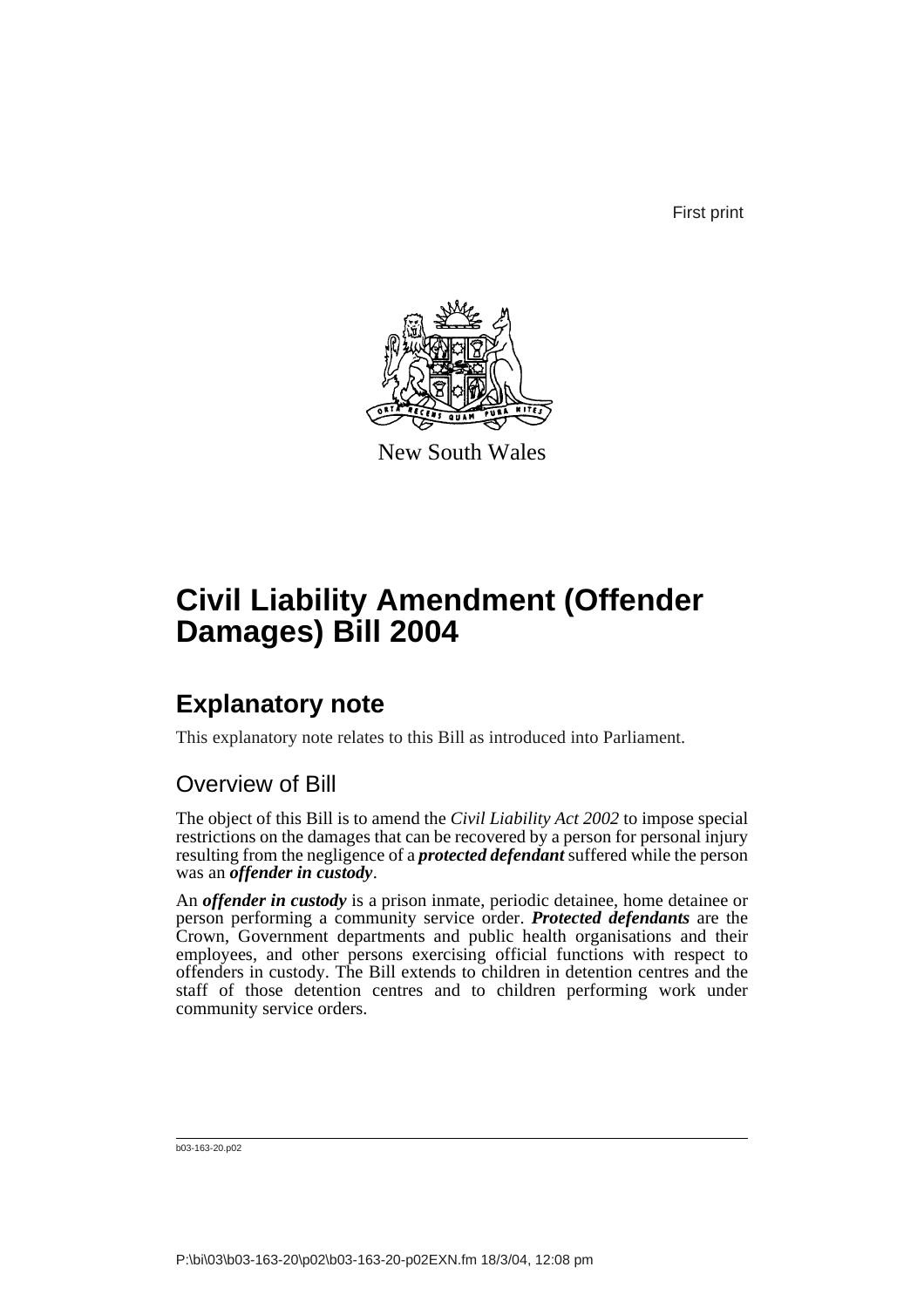Explanatory note

The special restrictions are as follows:

- (a) No damages can be awarded unless the injury results in the death of the offender or in a degree of permanent impairment of at least 15% (with degree of impairment being assessed in the same way as it is under the *Workplace Injury Management and Workers Compensation Act 1998*).
- (b) Damages for economic loss for past and future loss of earnings will be limited in the same way as those damages are limited under the *Workers Compensation Act 1987* for damages for workplace injury.
- (c) In assessing future loss of earnings, earning capacity after age 65 is to be disregarded (in line with similar provisions for damages for workplace injury).
- (d) Damages for non-economic loss are limited to the equivalent statutory workers compensation that would be payable for workplace injury.

The new restrictions will extend to existing claims unless proceedings on the claim were commenced before 15 January 2004 (being the date of the Minister's announcement of the proposed restrictions) or an award of damages has been made on the claim before the date of assent. If the claim concerns an injured child, the new restrictions will not apply if proceedings were commenced before introduction of this Bill into Parliament.

The Bill also:

- (a) enacts provisions that allow a protected defendant to withhold and deduct from the damages payable to an offender any amount payable by the offender pursuant to an order for restitution under the *Victims Support and Rehabilitation Act 1996*, and
- (b) amends the *Crimes (Administration of Sentences) Act 1999* to make it clear that the work that offenders can be ordered to perform is any work considered suitable (without the need to formally assess offenders as to the work that is suitable for their capacity), and
- (c) enacts consequential savings and transitional provisions, and
- (d) makes clarifying and consequential amendments to the *Children (Community Service Orders) Act 1987* and the *Crimes (Administration of Sentences) Act 1999*.

### Outline of provisions

**Clause 1** sets out the name (also called the short title) of the proposed Act.

**Clause 2** provides for the commencement of the proposed Act on a day or days to be appointed by proclamation.

Explanatory note page 2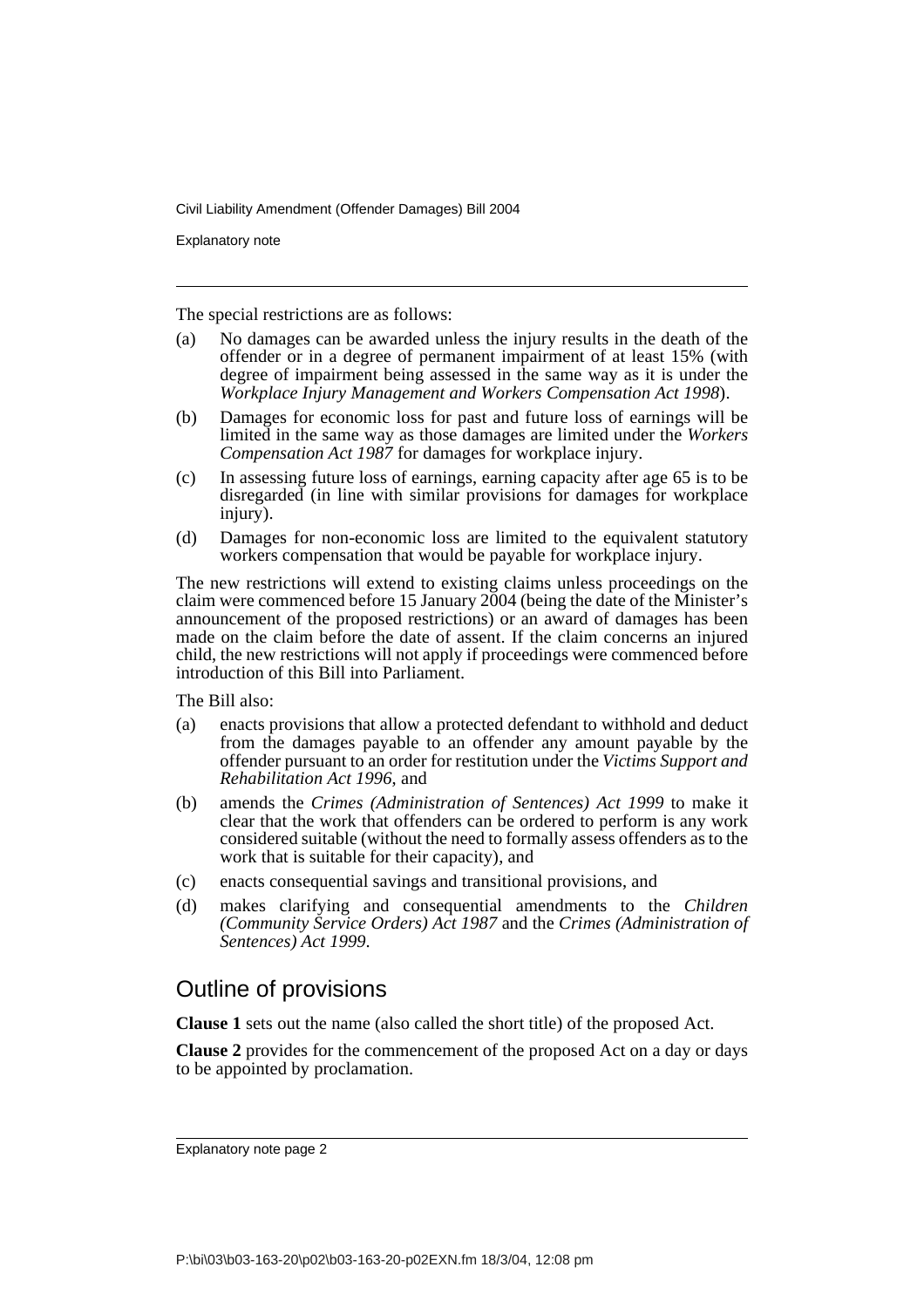Explanatory note

**Clause 3** is a formal provision that gives effect to the amendments to the *Civil Liability Act 2002* set out in Schedule 1.

**Clause 4** is a formal provision that gives effect to the amendments to other Acts set out in Schedule 2.

### **Schedule 1 Amendment of Civil Liability Act 2002**

**Schedule 1 [3]** inserts a new Part 2A in the *Civil Liability Act 2002* (the *Principal Act*). The new Part imposes restrictions on the damages that can be awarded for the death of or injury to an offender in custody caused by the negligence of a protected defendant, as outlined in the Overview. The new Part will not restrict an award of damages to relatives of a deceased offender under the *Compensation to Relatives Act 1897* or an award of damages to a third person for nervous shock arising from the incident that resulted in the offender's injuries (so long as the third person was not an offender in custody at the time of the incident). Part 2 of the Principal Act already provides for limitations on damages for personal injury and the provisions of the new Part will operate in addition to the existing provisions of Part 2. **Schedule 1 [1]** provides that Part 2 of the Principal Act applies subject to the new Part. **Schedule 1 [2]** makes a consequential amendment.

**Schedule 1 [4]** amends the Schedule of savings and transitional provisions in the Principal Act to provide power to make regulations of a savings or transitional nature consequent on the enactment of the proposed Act.

**Schedule 1 [5]** enacts a transitional provision that provides for new Part 2A to extend to injury or death occurring before the commencement of the amendments, but not so as to apply to proceedings commenced before 15 January 2004 or to an award of damages made before the date of assent to the proposed Act. In the case of injury or death of a person injured while a child detained in a detention centre or performing community service work, new Part 2A will not apply if proceedings on the claim were commenced before the date of introduction of this Bill.

### **Schedule 2 Amendment of other Acts**

**Schedule 2.1** amends the *Children (Community Service Orders) Act 1987* to delete a provision of that Act dealing with limits on common law damages that will be made redundant by the proposed new provisions restricting recovery of damages by offenders.

**Schedule 2.2 [1]–[4]** amend provisions of the *Crimes (Administration of Sentences) Act 1999* dealing with the work that offenders can be ordered to perform. The amendments make it clear that an offender can be ordered to perform work considered to be suitable for the offender, without the need for any

Explanatory note page 3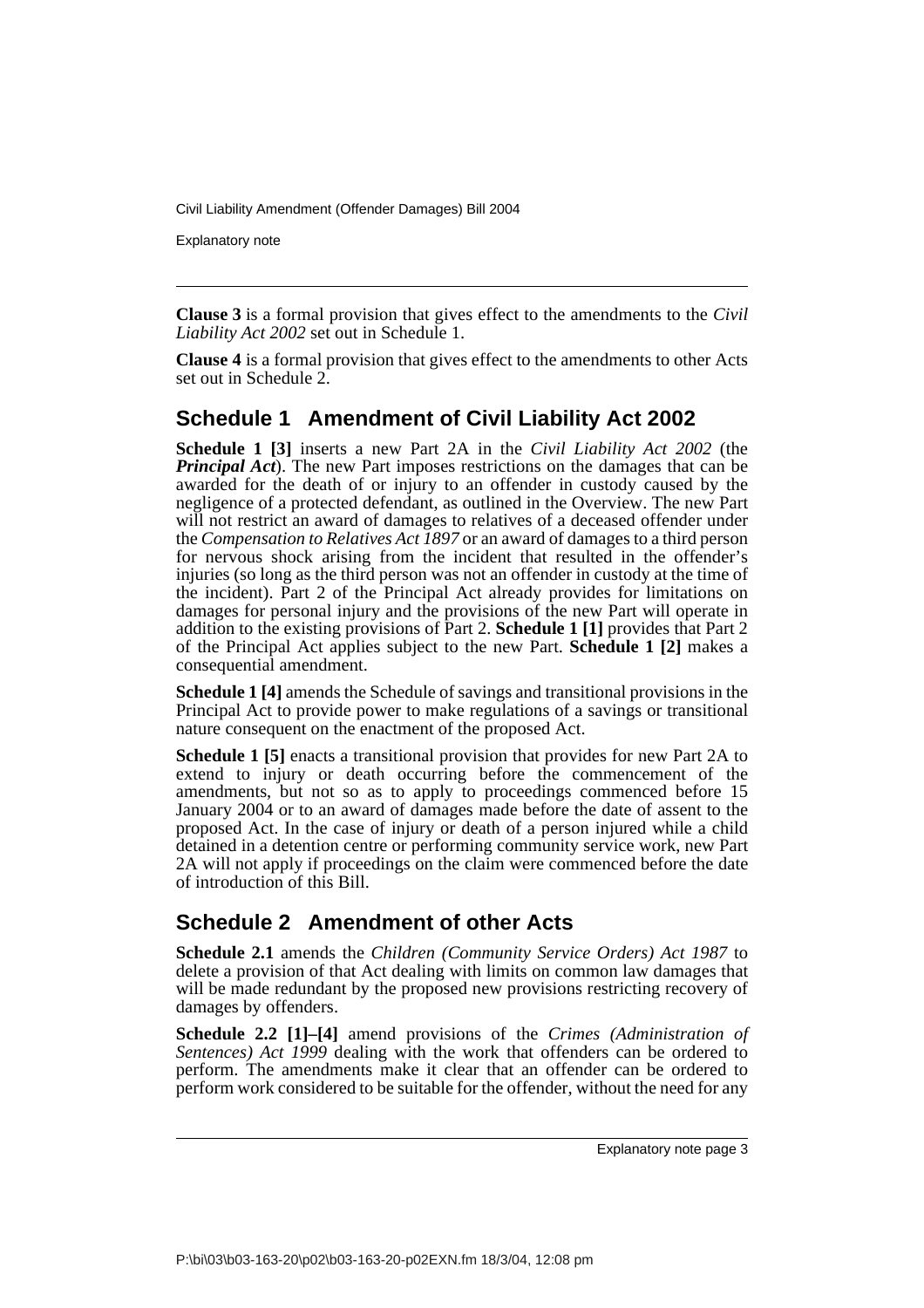Explanatory note

formal assessment of an offender's capabilities for work. At the same time it is made clear that an offender is not required to carry out work that the offender is not capable of carrying out.

**Schedule 2.2 [6]** amends the *Crimes (Administration of Sentences) Act 1999* to delete a provision of that Act dealing with limits on common law damages that will be made redundant by the proposed new provisions restricting recovery of damages by offenders.

**Schedule 2.2 [7]–[9]** amend the *Crimes (Administration of Sentences) Act 1999* to clarify the operation of a provision that protects certain correctional centre staff from personal liability.

**Schedule 2.2 [5]** makes a minor law revision amendment.

Explanatory note page 4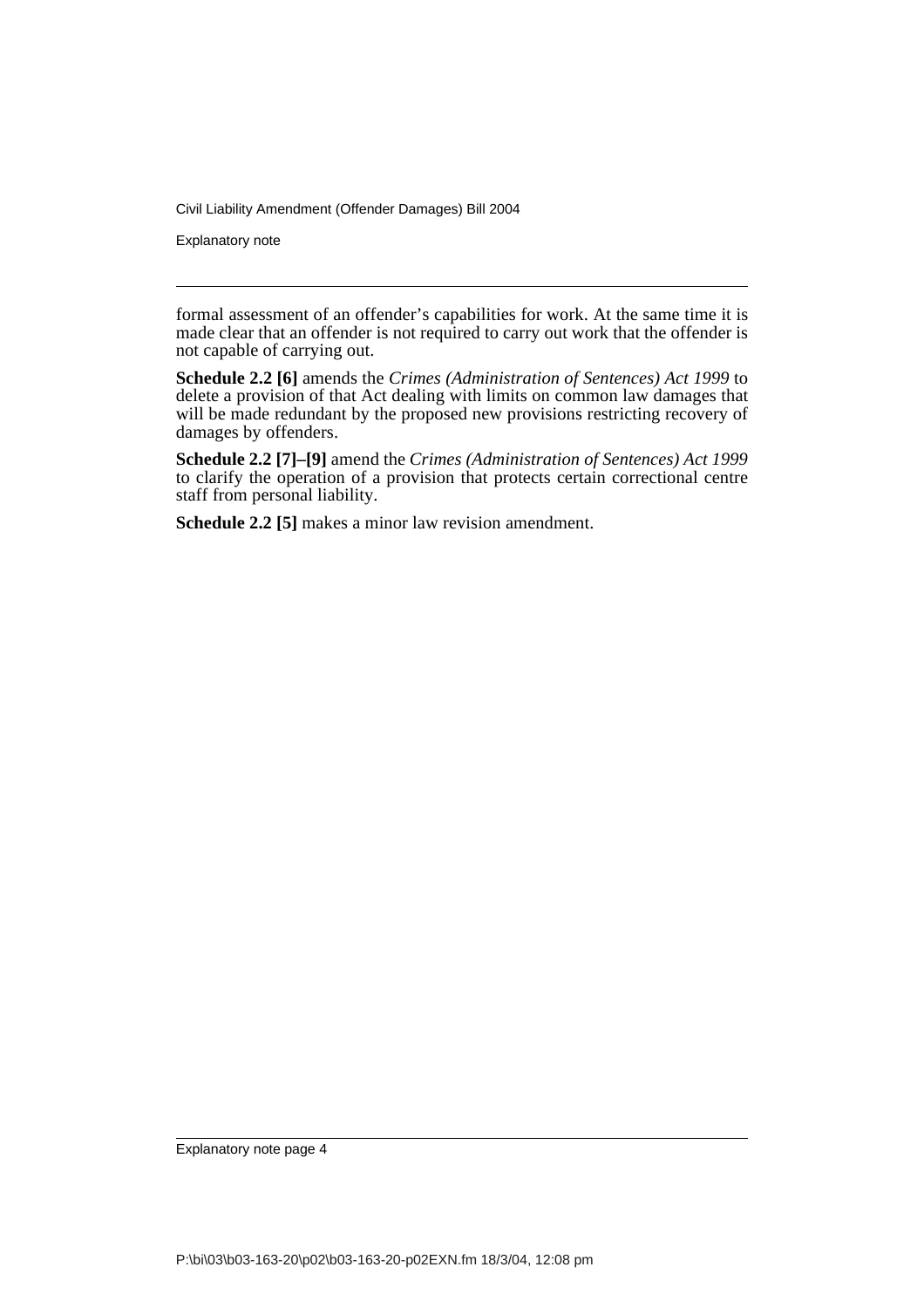First print



New South Wales

# **Civil Liability Amendment (Offender Damages) Bill 2004**

## **Contents**

|   |                                                  | Page |
|---|--------------------------------------------------|------|
| 1 | Name of Act                                      |      |
| 2 | Commencement                                     |      |
| 3 | Amendment of Civil Liability Act 2002 No 22      |      |
| 4 | Amendment of other Acts                          |      |
|   | Schedule 1 Amendment of Civil Liability Act 2002 |      |
|   | Schedule 2 Amendment of other Acts               | 10   |

b03-163-20.p02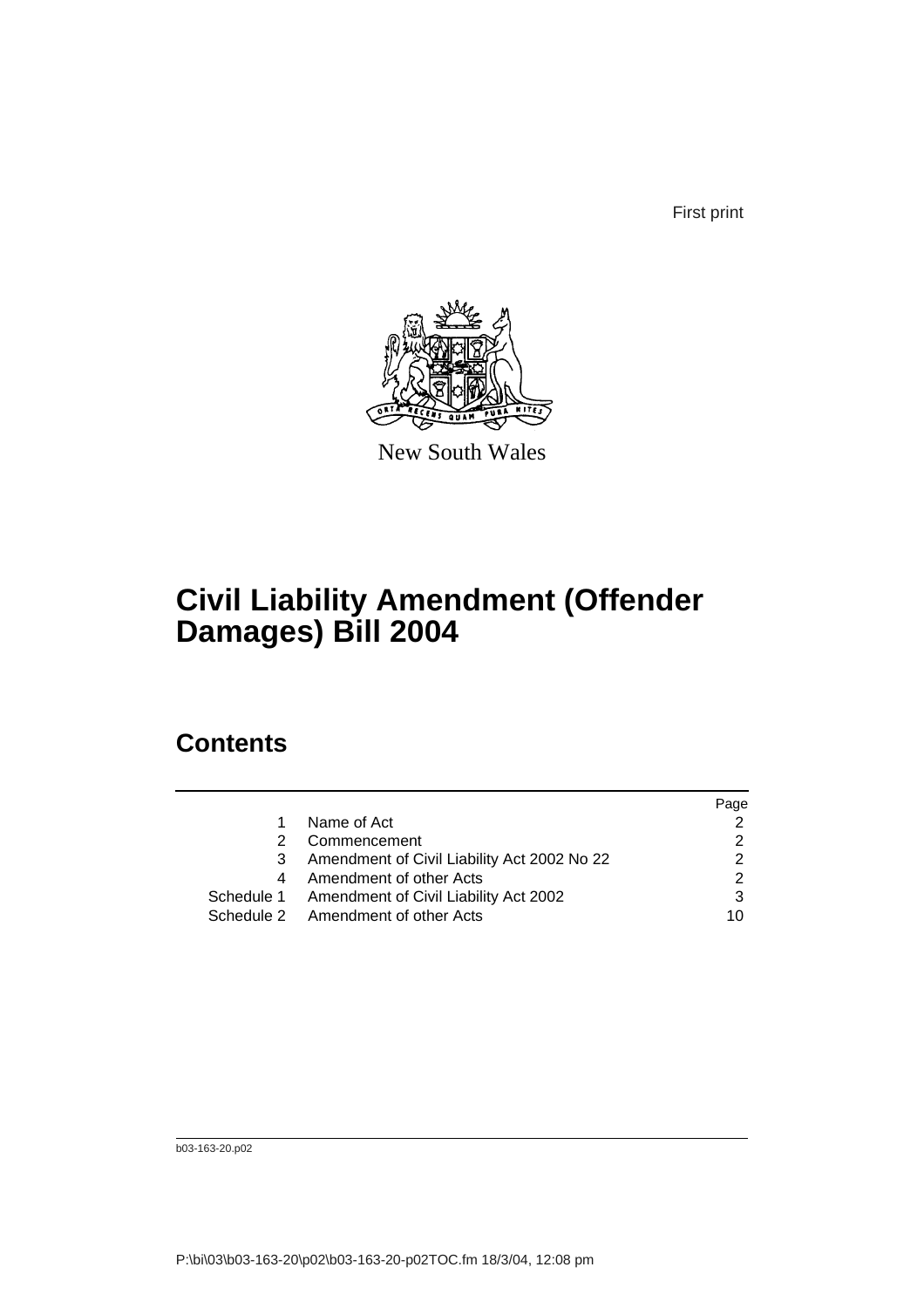**Contents** 

Page

Contents page 2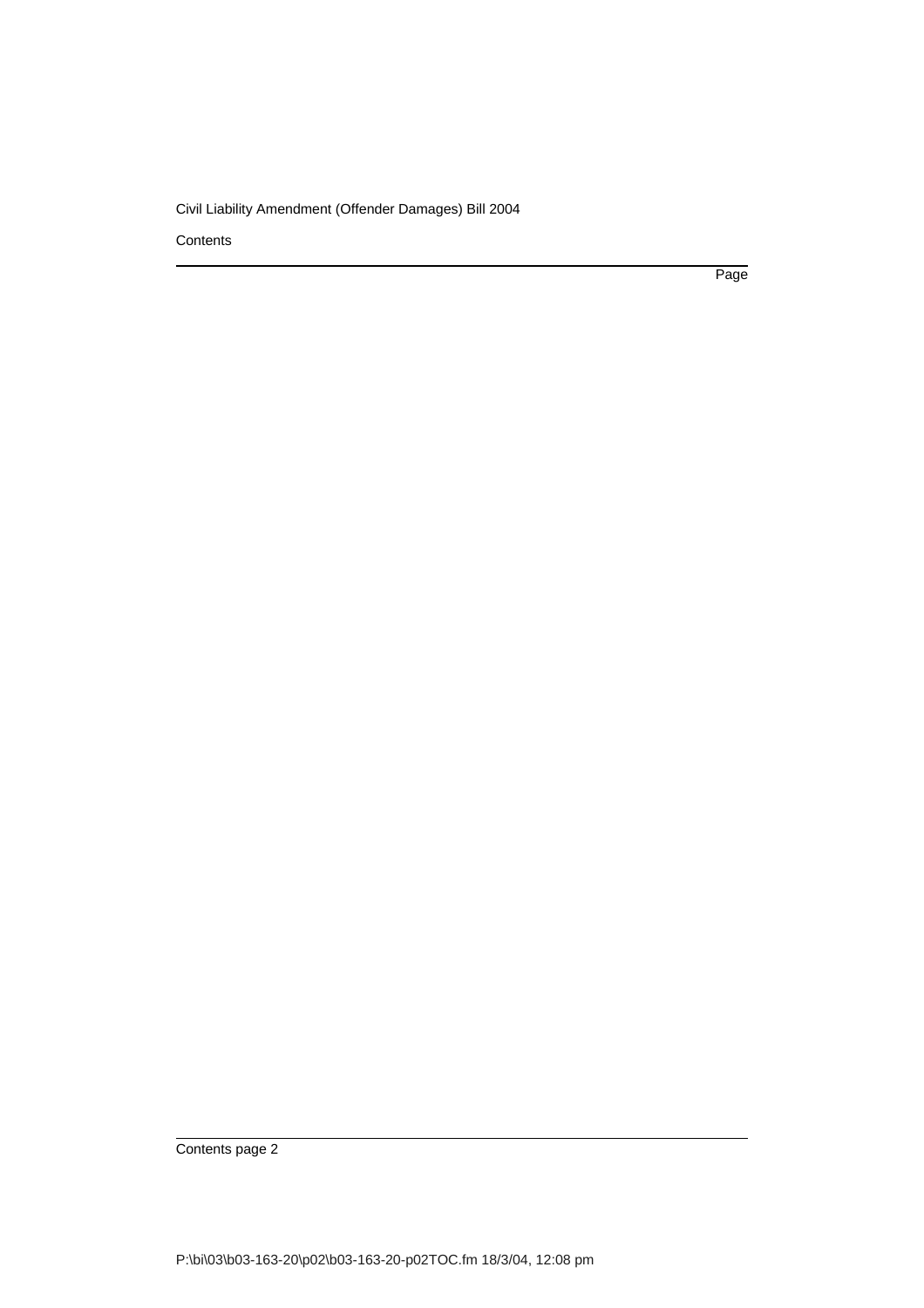

New South Wales

# **Civil Liability Amendment (Offender Damages) Bill 2004**

No , 2004

### **A Bill for**

An Act to amend the *Civil Liability Act 2002* to make special provision in connection with certain claims for damages for negligence for death or injury suffered by offenders in custody; and for other purposes.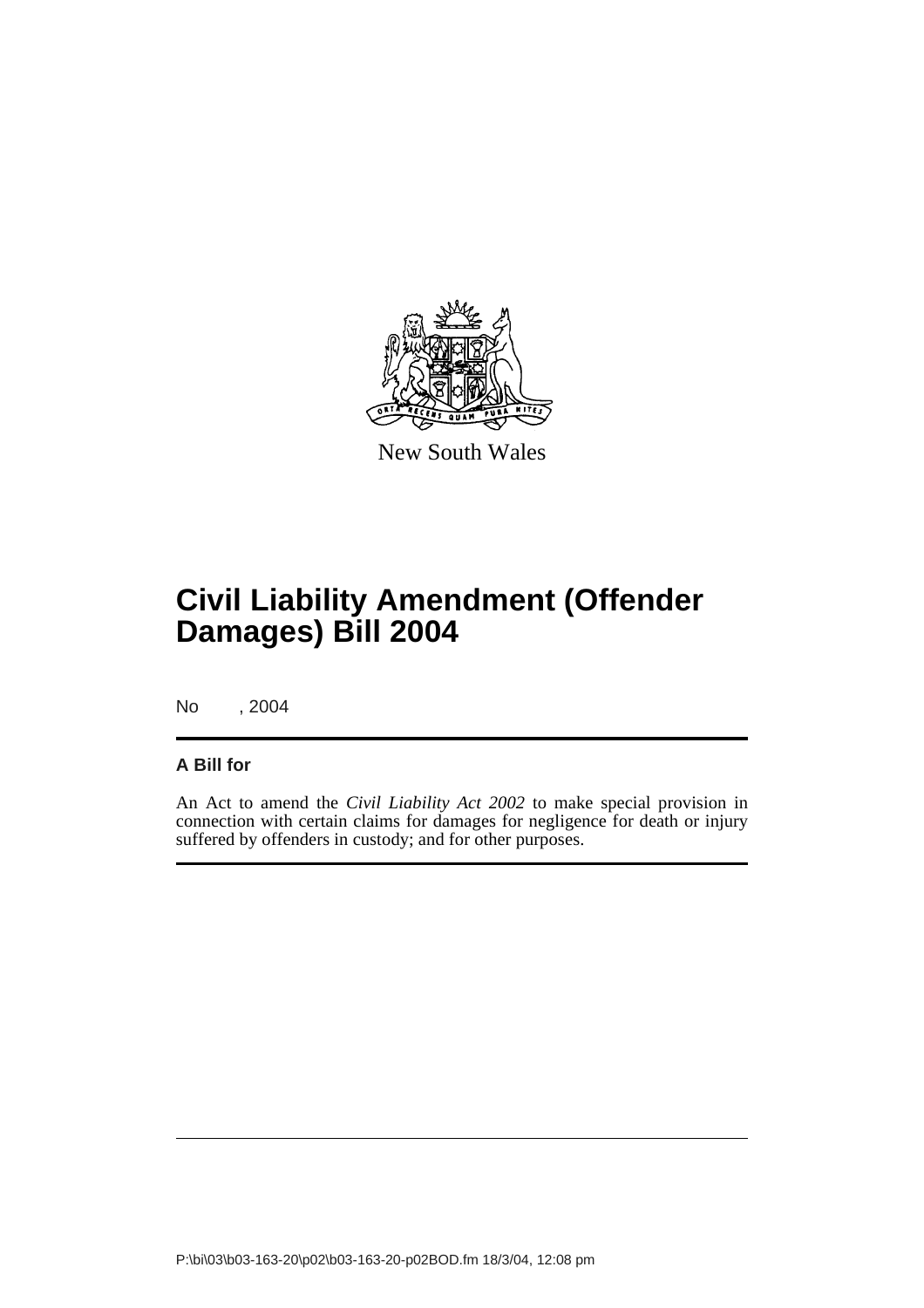| The Legislature of New South Wales enacts: |                                                                              |                     |
|--------------------------------------------|------------------------------------------------------------------------------|---------------------|
| 1                                          | Name of Act                                                                  | 2                   |
|                                            | This Act is the Civil Liability Amendment (Offender Damages)<br>Act $2004$ . | 3<br>4              |
|                                            | <b>Commencement</b>                                                          | 5                   |
|                                            | This Act commences on a day or days to be appointed by<br>proclamation.      | 6<br>$\overline{7}$ |
| 3                                          | Amendment of Civil Liability Act 2002 No 22                                  | 8                   |
|                                            | The <i>Civil Liability Act 2002</i> is amended as set out in Schedule 1.     | 9                   |
| 4                                          | <b>Amendment of other Acts</b>                                               | 10                  |
|                                            | Each Act specified in Schedule 2 is amended as set out in that<br>Schedule.  | 11<br>12            |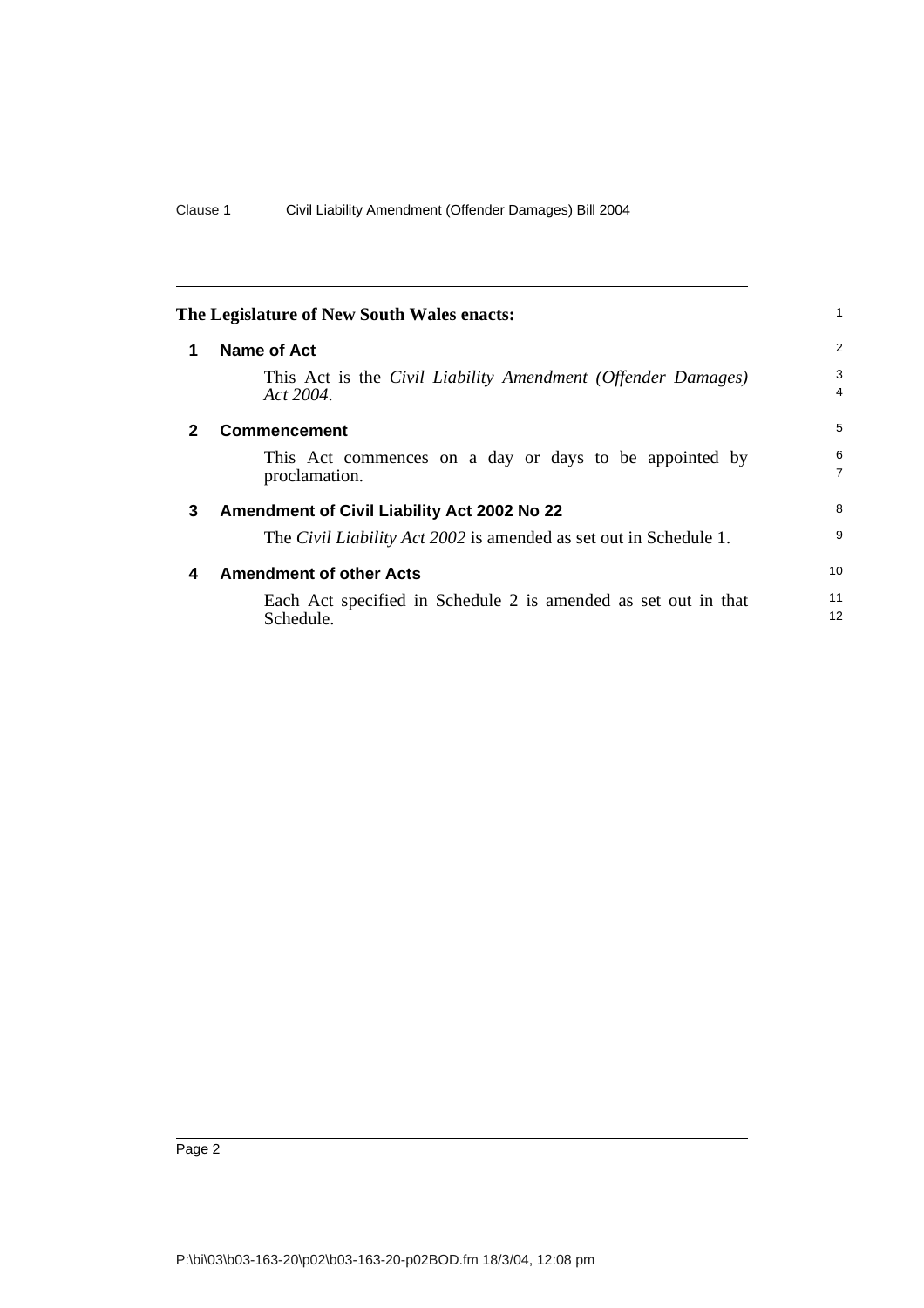Amendment of Civil Liability Act 2002 Schedule 1

|       |                                                                                |                                 |       | <b>Schedule 1 Amendment of Civil Liability Act 2002</b><br>(Section 3)                                                                                 | 1<br>$\overline{c}$      |
|-------|--------------------------------------------------------------------------------|---------------------------------|-------|--------------------------------------------------------------------------------------------------------------------------------------------------------|--------------------------|
| $[1]$ | <b>Section 11A Application of Part</b>                                         |                                 |       |                                                                                                                                                        |                          |
|       |                                                                                | Insert after section $11A(3)$ : |       |                                                                                                                                                        |                          |
|       |                                                                                | (4)                             |       | In the case of an award of damages to which Part 2A (Special<br>provisions for offenders in custody) applies, this Part applies<br>subject to Part 2A. | 5<br>6<br>$\overline{7}$ |
| [2]   | <b>Section 19 Third party contributions</b>                                    |                                 |       | 8                                                                                                                                                      |                          |
|       | Insert ", including any other Part of this Act" after "law" in section 19 (4). |                                 |       |                                                                                                                                                        | 9                        |
| [3]   | Part 2A                                                                        |                                 |       |                                                                                                                                                        | 10                       |
|       |                                                                                | Insert after Part 2:            |       |                                                                                                                                                        | 11                       |
|       |                                                                                | Part 2A                         |       | Special provisions for offenders in<br>custody                                                                                                         | 12<br>13                 |
|       |                                                                                | <b>Division 1</b>               |       | <b>Preliminary</b>                                                                                                                                     | 14                       |
|       | <b>Definitions</b><br><b>26A</b>                                               |                                 |       |                                                                                                                                                        | 15                       |
|       |                                                                                | (1)                             |       | In this Part:                                                                                                                                          | 16                       |
|       |                                                                                |                                 | 1999. | <b>CAS Act means the Crimes (Administration of Sentences) Act</b>                                                                                      | 17<br>18                 |
|       |                                                                                |                                 |       | <i>offender in custody</i> or <i>offender</i> means each of the following:                                                                             | 19                       |
|       |                                                                                |                                 | (a)   | an inmate within the meaning of the CAS Act, namely<br>a person to whom Part 2 (Imprisonment by way of full-<br>time detention) of that Act applies,   | 20<br>21<br>22           |
|       |                                                                                |                                 | (b)   | an offender within the meaning of Part 3 (Imprisonment<br>by way of periodic detention) of the CAS Act,                                                | 23<br>24                 |
|       |                                                                                |                                 | (c)   | an offender within the meaning of Part 4 (Imprisonment<br>by way of home detention) of the CAS Act,                                                    | 25<br>26                 |
|       |                                                                                |                                 | (d)   | a detainee under the Children (Detention Centres) Act<br>1987,                                                                                         | 27<br>28                 |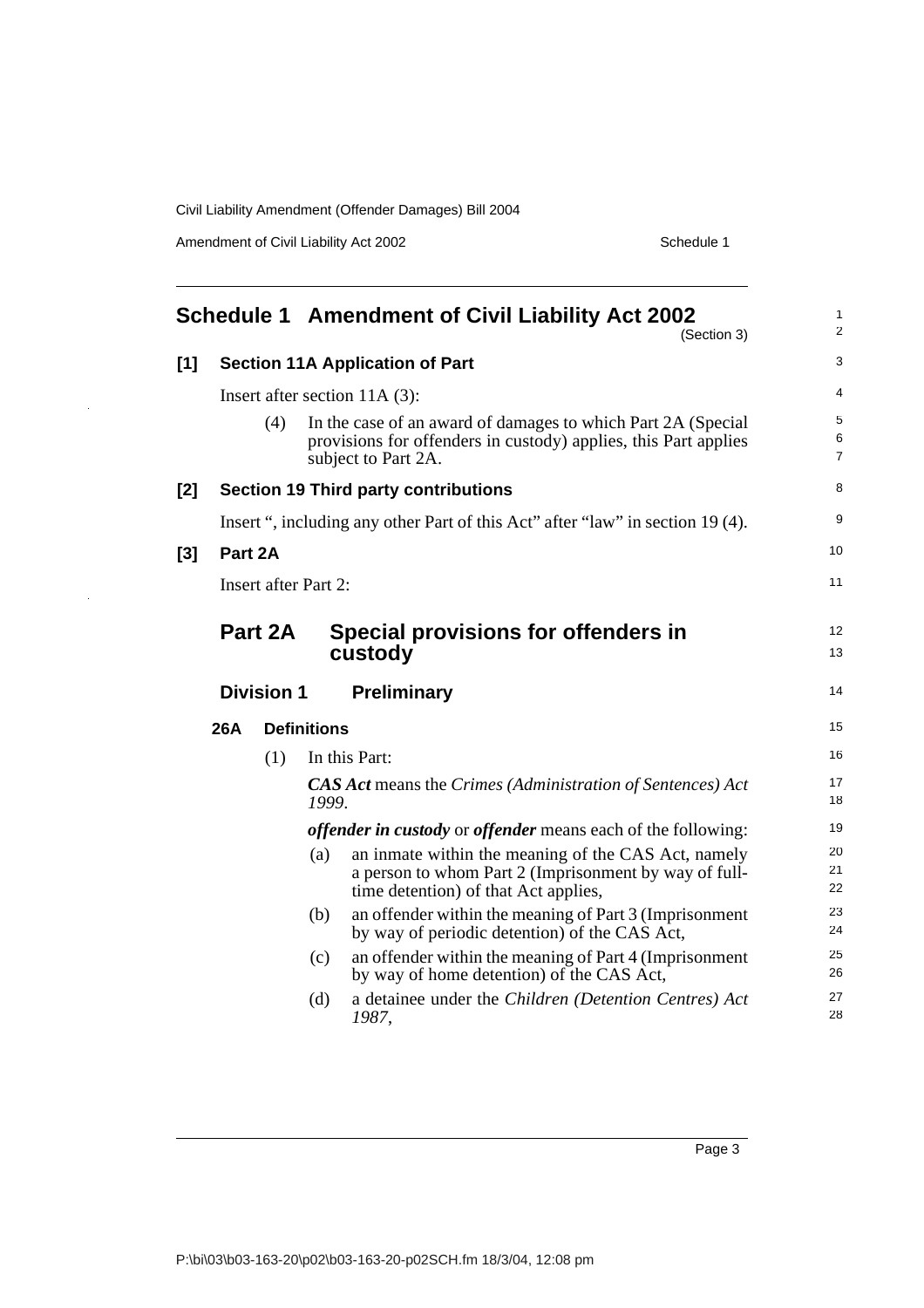Schedule 1 Amendment of Civil Liability Act 2002

|     |                                                                                    | (e)                                                                                                                        | a person performing community service work under a<br>community service order or children's community<br>service order, as provided by the CAS Act or the<br>Children (Community Service Orders) Act 1987,<br>whether or not the person is an offender in custody<br>under any other paragraph of this definition, | 1<br>$\overline{2}$<br>3<br>4<br>5<br>6 |  |
|-----|------------------------------------------------------------------------------------|----------------------------------------------------------------------------------------------------------------------------|--------------------------------------------------------------------------------------------------------------------------------------------------------------------------------------------------------------------------------------------------------------------------------------------------------------------|-----------------------------------------|--|
|     |                                                                                    | (f)                                                                                                                        | a person in custody who is in the keeping of a<br>correctional officer, as provided by Part 13 (Custody of<br>persons during proceedings) of the CAS Act.                                                                                                                                                          | $\overline{7}$<br>8<br>9                |  |
|     |                                                                                    |                                                                                                                            | <i>protected defendant</i> means each of the following:                                                                                                                                                                                                                                                            | 10                                      |  |
|     |                                                                                    | (a)                                                                                                                        | the Crown (within the meaning of the Crown<br><i>Proceedings Act 1988</i> ) and its servants,                                                                                                                                                                                                                      | 11<br>12                                |  |
|     |                                                                                    | (b)                                                                                                                        | a Government department and members of staff of a<br>Government department,                                                                                                                                                                                                                                        | 13<br>14                                |  |
|     |                                                                                    | (c)                                                                                                                        | a public health organisation (within the meaning of the<br>Health Services Act 1997) and members of staff of a<br>public health organisation,                                                                                                                                                                      | 15<br>16<br>17                          |  |
|     |                                                                                    | (d)                                                                                                                        | any person having public official functions or acting in<br>a public official capacity (whether or not employed as a<br>public official), but only in relation to the exercise of<br>the person's public official functions,                                                                                       | 18<br>19<br>20<br>21                    |  |
|     |                                                                                    | (e)                                                                                                                        | a management company or submanagement company<br>(within the meaning of the CAS Act) and members of<br>staff of such a company.                                                                                                                                                                                    | 22<br>23<br>24                          |  |
|     | (2)<br>Other expressions used in this Part have the same meanings as<br>in Part 2. |                                                                                                                            | 25<br>26                                                                                                                                                                                                                                                                                                           |                                         |  |
| 26B | <b>Application of Part</b>                                                         |                                                                                                                            |                                                                                                                                                                                                                                                                                                                    |                                         |  |
|     | (1)                                                                                | This Part applies to and in respect of an award of personal<br>injury damages against a protected defendant in respect of: |                                                                                                                                                                                                                                                                                                                    |                                         |  |
|     |                                                                                    | (a)                                                                                                                        | an injury to a person received while the person was an<br>offender in custody, or                                                                                                                                                                                                                                  | 30<br>31                                |  |
|     |                                                                                    | (b)                                                                                                                        | the death of a person resulting from or caused by an<br>injury to the person received while the person was an<br>offender in custody,                                                                                                                                                                              | 32<br>33<br>34                          |  |
|     |                                                                                    |                                                                                                                            | being an injury caused by the negligence (that is, the failure to<br>exercise reasonable care and skill) of a protected defendant.                                                                                                                                                                                 | 35<br>36                                |  |
|     |                                                                                    |                                                                                                                            |                                                                                                                                                                                                                                                                                                                    |                                         |  |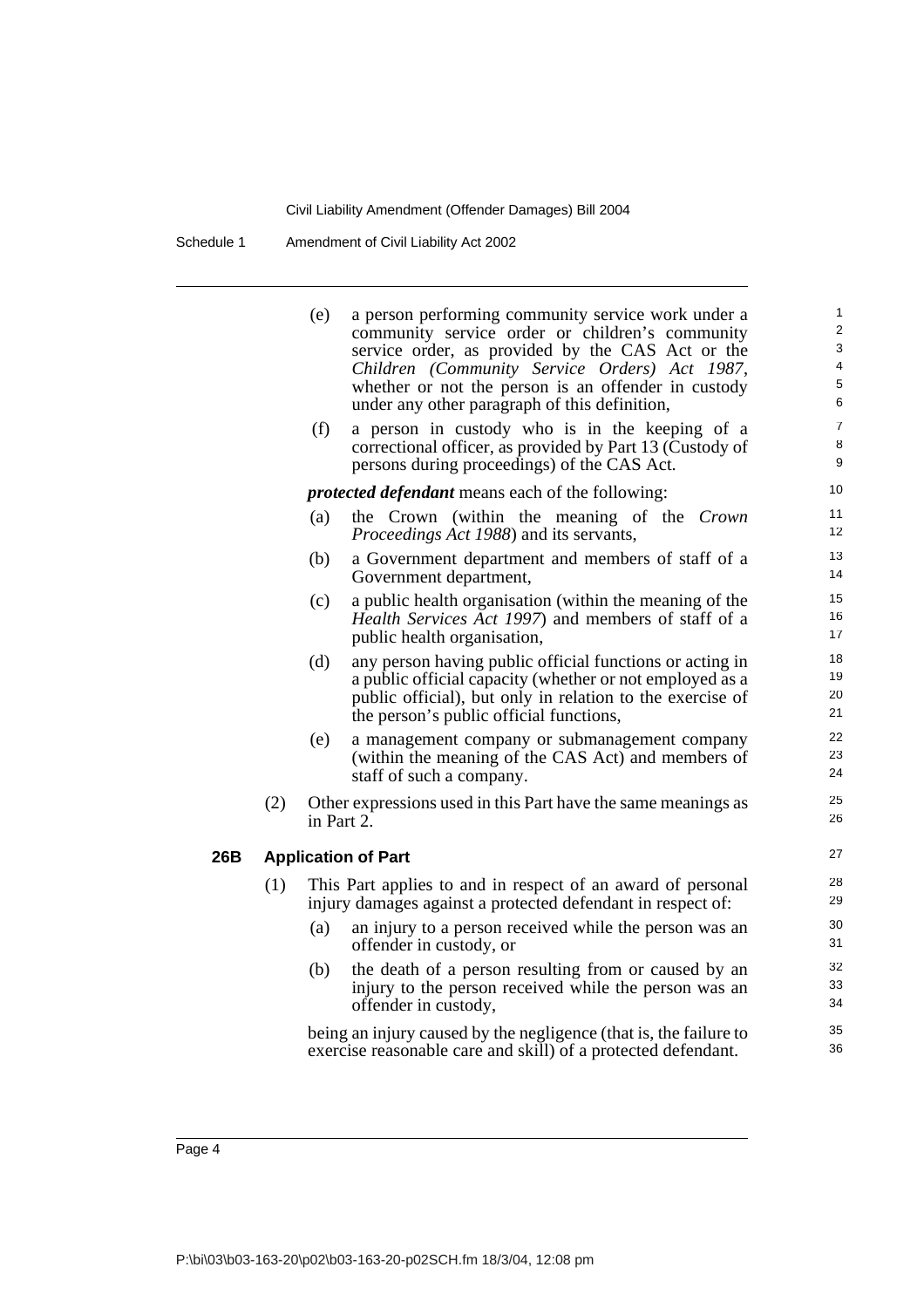Amendment of Civil Liability Act 2002 Schedule 1

(2) This Part does not apply to: (a) an award of damages pursuant to an action under the *Compensation to Relatives Act 1897*, or (b) an award of damages for mental harm (within the meaning of Part 3) to a person who was not an offender in custody at the time of the incident that resulted in the mental harm. (3) Part 2 is subject to this Part. (4) Section 19 (Third party contributions) extends to an award of damages to which this Part applies as if that section were a provision of this Part. (5) A reference in Divisions 2–5 to an offender includes a reference to a person who, subsequent to the injury concerned, ceases to be an offender. **Division 2 Damages subject to 15% permanent impairment threshold 26C No damages unless permanent impairment of at least 15%** No damages may be awarded (whether for economic or noneconomic loss) unless the injury results in the death of the offender or in a degree of permanent impairment of the offender that is at least 15%. **26D Assessment of permanent impairment using WorkCover Guidelines** (1) The degree of permanent impairment that results from an injury is to be assessed as provided by this Part and Part 7 (Medical assessment) of Chapter 7 of the *Workplace Injury Management and Workers Compensation Act 1998* (the *1998 WC Act*). (2) Part 7 of Chapter 7 of the 1998 WC Act extends to an assessment of degree of permanent impairment for the purposes of this Part and for that purpose applies as if: (a) an assessment under this Part were an assessment under and for the purposes of that Part of the 1998 WC Act, and (b) a reference in that Part of the 1998 WC Act to a worker were a reference to an offender, and 1  $\mathfrak{p}$ 3 4 5 6 7 8 9 10 11 12 13 14 15 16 17 18 19 20 21 22 23 24 25 26 27 28 29 30 31 32 33 34 35 36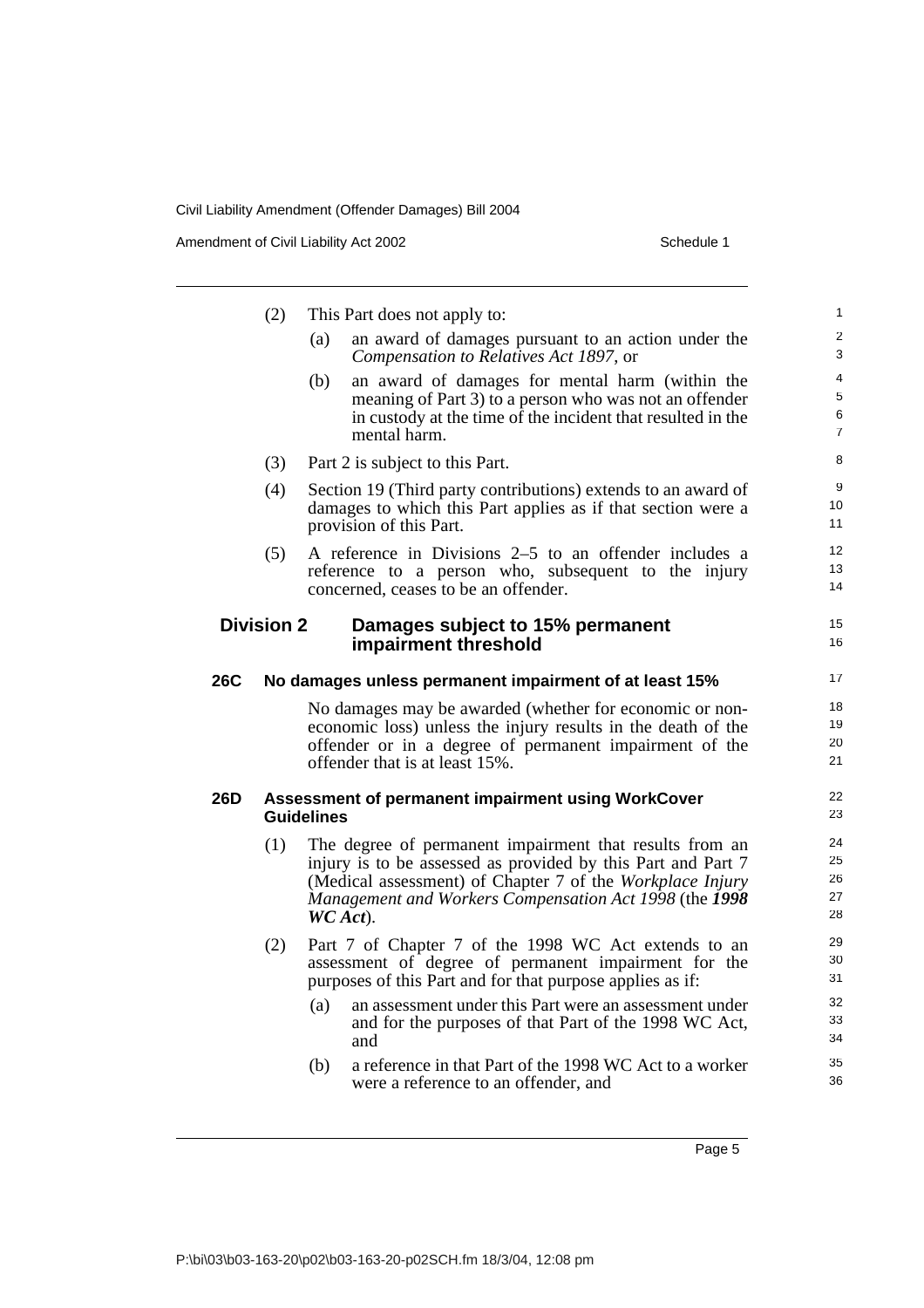(c) a reference in that Part of the 1998 WC Act to a worker's employer were a reference to the Crown. (3) If there is a dispute about the degree of permanent impairment of an injured offender, a court may not award damages unless the degree of permanent impairment has been assessed by an approved medical specialist in accordance with the 1998 WC Act. (4) A court may, at any stage in proceedings on a claim for damages, refer the matter for assessment of the degree of permanent impairment by an approved medical specialist in accordance with the 1998 WC Act. (5) Section 151H (No damages unless permanent impairment of at least 15%) of the *Workers Compensation Act 1987* applies for the purposes of an assessment under this Part of whether the degree of permanent impairment resulting from an injury is at least 15%. **Division 3 Damages for economic loss 26E Damages for past or future loss of earnings** (1) This section applies to an award of damages: (a) for past economic loss due to loss of earnings or the deprivation or impairment of earning capacity, or (b) for future economic loss due to the deprivation or impairment of earning capacity. (2) In awarding damages, the court is to disregard the amount (if any) by which the injured or deceased offender's net weekly earnings would (but for the injury or death) have exceeded the amount that is the maximum amount of weekly payments of compensation under section 35 of the *Workers Compensation Act 1987* (even though that maximum amount under that section is a maximum gross earnings amount). (3) The maximum amount of weekly payments of compensation under section 35 of the *Workers Compensation Act 1987* for a future period is to be the amount that the court considers is likely to be the amount for that period having regard to the operation of Division 6 (Indexation of amounts of benefits) of Part 3 of that Act. 1  $\overline{2}$ 3 4 5 6 7 8 9 10 11 12 13 14 15 16 17 18 19  $20$ 21 22 23 24 25 26 27 28 29 30 31 32 33 34 35 36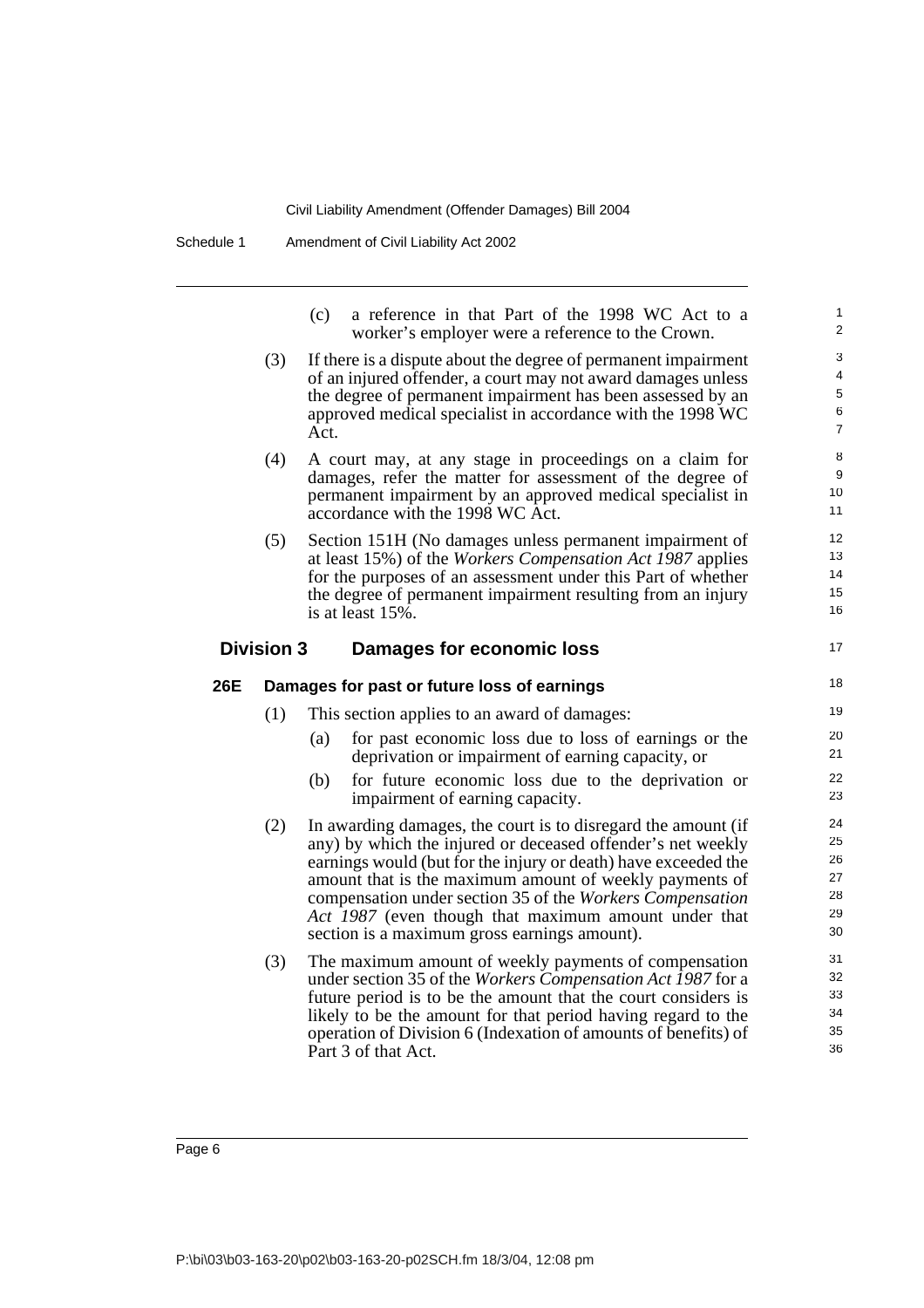Amendment of Civil Liability Act 2002 Schedule 1

| 26F        | <b>Retirement age</b>                                                                                                                                                                                                                                                                                                                                                                                                                                                                          | 1                                            |
|------------|------------------------------------------------------------------------------------------------------------------------------------------------------------------------------------------------------------------------------------------------------------------------------------------------------------------------------------------------------------------------------------------------------------------------------------------------------------------------------------------------|----------------------------------------------|
|            | In awarding damages for future economic loss due to<br>deprivation or impairment of earning capacity, the court is to<br>disregard any earning capacity of the injured offender after<br>age 65.                                                                                                                                                                                                                                                                                               | $\overline{\mathbf{c}}$<br>3<br>4<br>5       |
| <b>26G</b> | Future economic loss-assumption about release on parole                                                                                                                                                                                                                                                                                                                                                                                                                                        | 6                                            |
|            | In making an assessment for the purposes of an award for<br>future economic loss about future earning capacity or other<br>events on which an award is to be based in respect of an<br>offender eligible for release on parole, a court is to assume<br>that the offender is likely to be released when the offender<br>becomes eligible for release on parole.                                                                                                                                | 7<br>8<br>9<br>10<br>11<br>12                |
|            | <b>Division 4</b><br><b>Damages for non-economic loss</b>                                                                                                                                                                                                                                                                                                                                                                                                                                      | 13                                           |
| <b>26H</b> | Restriction on damages for non-economic loss                                                                                                                                                                                                                                                                                                                                                                                                                                                   | 14                                           |
|            | A court is not to award damages for non-economic loss except<br>as permitted by this Division.                                                                                                                                                                                                                                                                                                                                                                                                 | 15<br>16                                     |
| <b>261</b> | Non-economic loss damages limited to workers compensation<br>amount                                                                                                                                                                                                                                                                                                                                                                                                                            | 17<br>18                                     |
|            | (1)<br>A court may award damages for non-economic loss up to a<br>maximum of the total amount to which a worker would be<br>entitled as compensation under Division 4 (Compensation for<br>non-economic loss) of Part 3 of the Workers Compensation<br>Act 1987 if the worker had received an injury that entitled the<br>worker to compensation under that Act and that resulted in a<br>degree of permanent impairment that is the same as the<br>offender's degree of permanent impairment. | 19<br>20<br>21<br>22<br>23<br>24<br>25<br>26 |
|            | (2)<br>When determining the amount to which a worker would be<br>entitled as compensation under a provision of the Workers<br>Compensation Act 1987, the amount is to be determined under<br>the provision as it was in force when the injury to the offender<br>was received.                                                                                                                                                                                                                 | 27<br>28<br>29<br>30<br>31                   |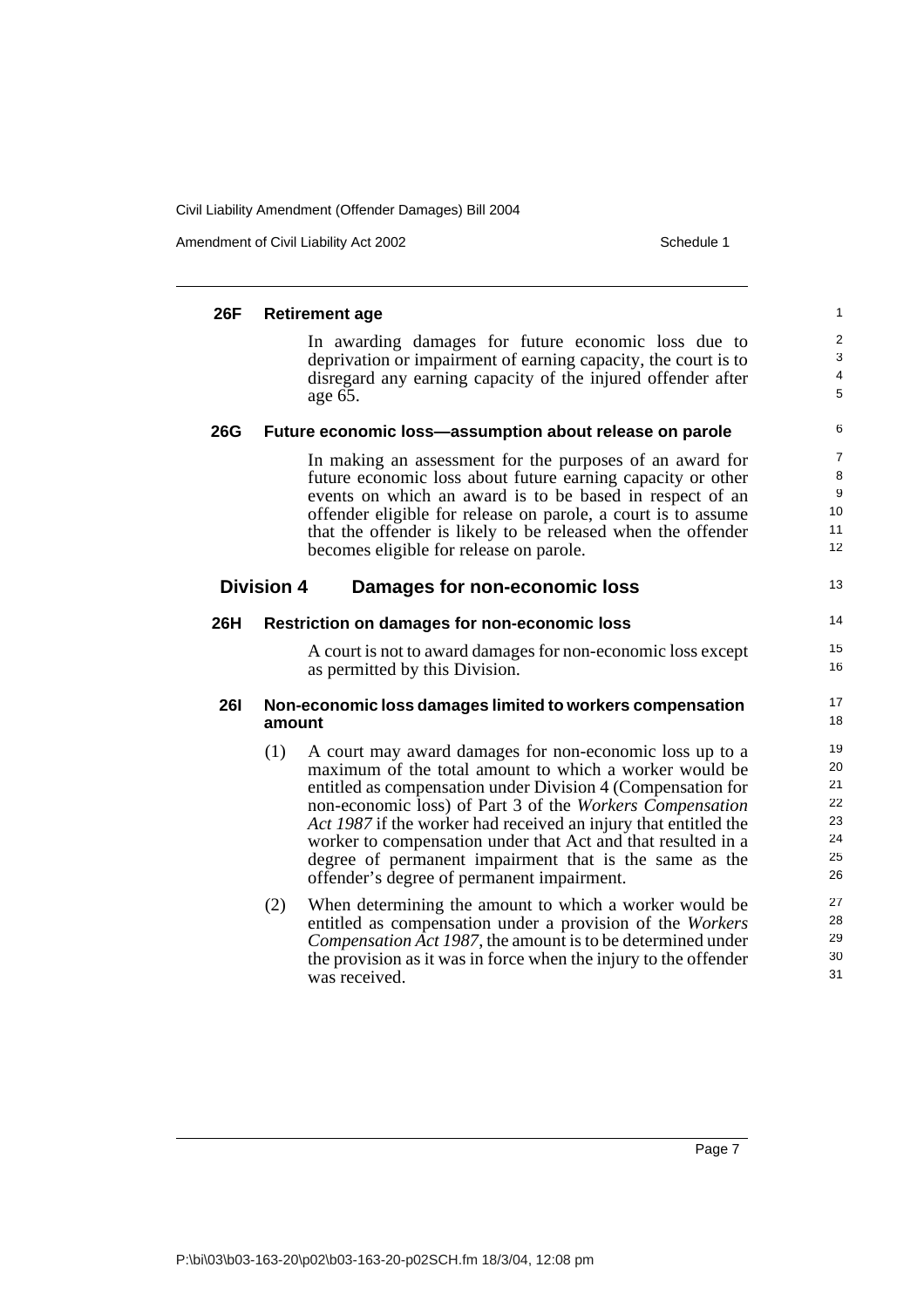Schedule 1 Amendment of Civil Liability Act 2002

#### **Division 5 Victims support payments owed by offender**

#### **26J Authority for deduction from damages**

(1) A protected defendant who is liable to pay damages to an offender pursuant to an award to which this Part applies is entitled to deduct from those damages the amount of any victim support payment required to be paid by the offender.

1

23

24 25

- (2) A *victim support payment* is an amount ordered to be paid by the offender by an order for restitution under Division 8 of Part 2 of the *Victims Support and Rehabilitation Act 1996*.
- (3) In the case of an amount ordered to be paid by the offender pursuant to a provisional order for restitution under Division 8 of Part 2 of the *Victims Support and Rehabilitation Act 1996*, the protected defendant may (while the provisional order is pending) withhold that amount from the damages payable to the offender.
- (4) The protected defendant is to pay an amount deducted under this section to the person to whom the order for restitution requires payment be made.
- (5) Payment made by a protected defendant pursuant to this section is, to the extent of the amount paid, taken to be a payment to the offender in satisfaction of the obligation to pay the damages concerned.

#### **[4] Schedule 1 Savings and transitional provisions**

Insert at the end of clause 1 (1):

*Civil Liability Amendment (Offender Damages) Act 2004*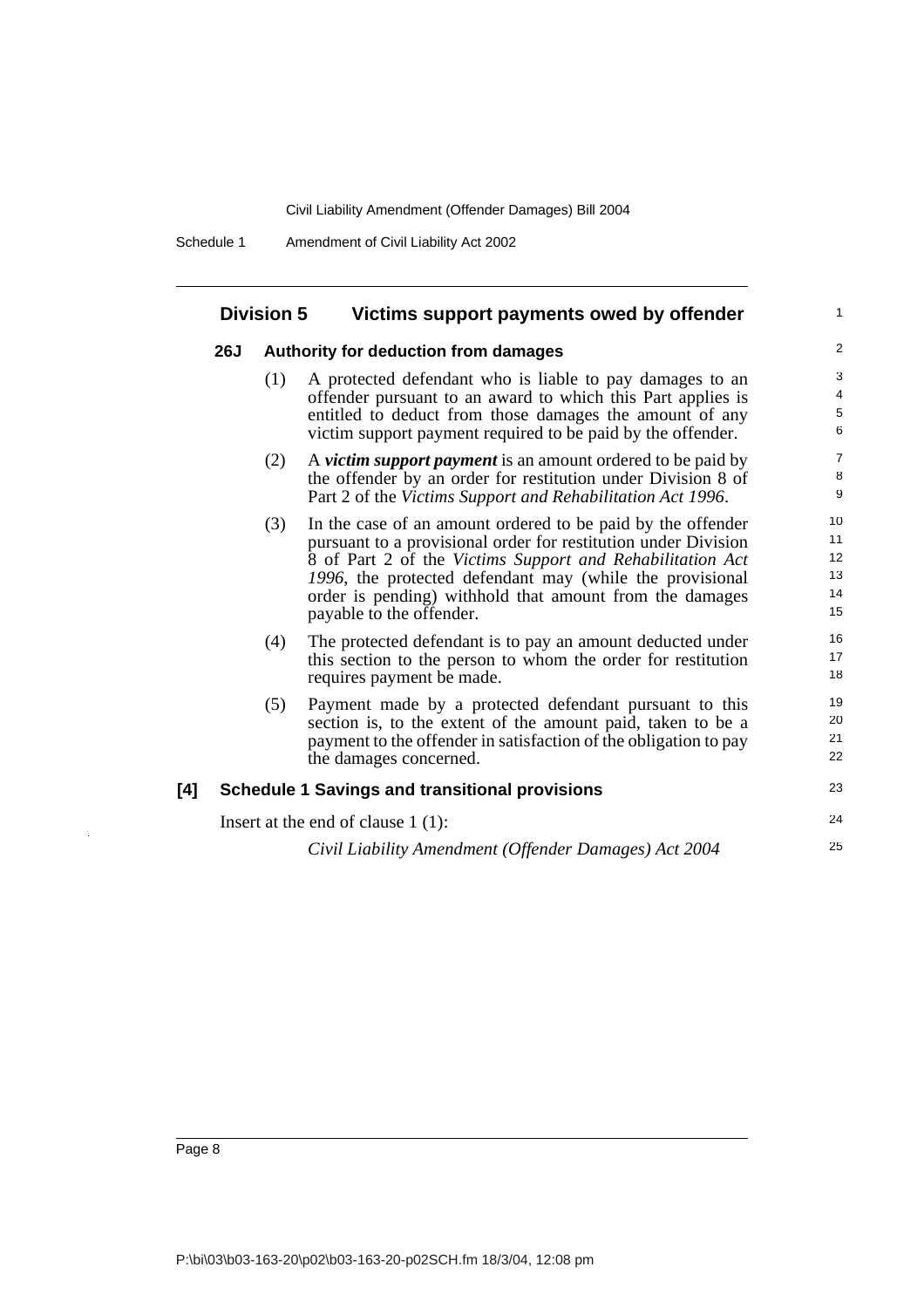Amendment of Civil Liability Act 2002 Schedule 1

#### **[5] Schedule 1** Insert at the end of the Schedule: **Part 5 Provisions consequent on enactment of Civil Liability Amendment (Offender Damages) Act 2004 16 Application of offender damages provisions to existing injuries and pending claims** (1) Part 2A of this Act extends to an award of personal injury damages that relates to an injury received, or to a death resulting from an injury received, whether before or after the commencement of that Part. (2) However, Part 2A of this Act does not apply to or in respect of: (a) an award of damages in proceedings commenced in a court before 15 January 2004, or **Note.** 15 January 2004 is the date of the Minister's announcement of the proposal to enact Part 2A. (b) an award of damages in proceedings commenced in a court before the date of introduction into Parliament of the Bill for the *Civil Liability Amendment (Offender Damages) Act 2004* if the award is in respect of an injury (or death resulting from an injury) to a person received while the person was a detainee under the *Children (Detention Centres) Act 1987* or while performing community service work under a children's community service order as provided by the *Children (Community Service Orders) Act 1987*, or (c) an award of damages, or settlement or consent order in respect of damages, made before the date of assent to the *Civil Liability Amendment (Offender Damages) Act 2004*. 1  $\overline{2}$ 3 4 5 6 7  $\Omega$ 9 10 11 12 13 14 15 16 17 18 19 20 21 22 23 24 25 26 27 28 29 30 31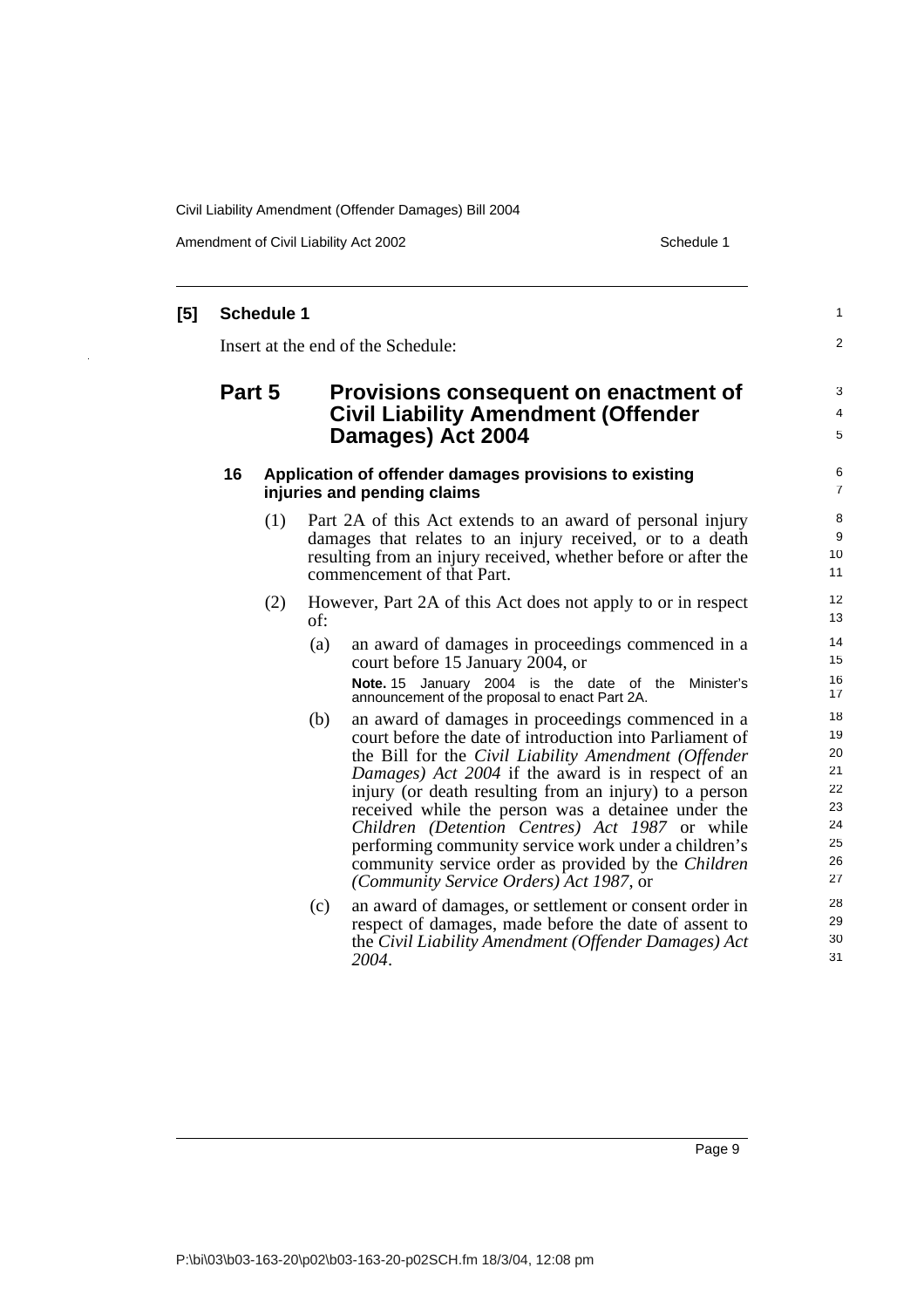|       | <b>Schedule 2 Amendment of other Acts</b>                                                                                    | 1<br>2   |
|-------|------------------------------------------------------------------------------------------------------------------------------|----------|
| 2.1   | (Section 4)<br><b>Children (Community Service Orders) Act 1987 No 56</b>                                                     | 3        |
|       | Section 26E Limits to common law damages for injury to offender                                                              | 4        |
|       | Omit the section.                                                                                                            | 5        |
| 2.2   | <b>Crimes (Administration of Sentences) Act 1999 No 93</b>                                                                   | 6        |
| [1]   | Section 6 Work performed by inmates                                                                                          | 7        |
|       | Omit "carry out work suitable to the inmate's capacity" from section $6(1)$ .                                                | 8        |
|       | Insert instead "carry out such work as the governor considers suitable".                                                     | 9        |
| [2]   | Section 6 (3)                                                                                                                | 10       |
|       | Insert after section $6(2)$ :                                                                                                | 11       |
|       | (3)<br>An inmate is not required to carry out work that the inmate is<br>not capable of carrying out.                        | 12<br>13 |
| $[3]$ | Section 84 Participation in activity or work                                                                                 | 14       |
|       | Omit "carry out community service work suitable to the offender's<br>capacity" from section $84(1)$ (b).                     | 15<br>16 |
|       | Insert instead "carry out such community service work as the<br>Commissioner considers suitable".                            | 17<br>18 |
| [4]   | Section 84 (1A)                                                                                                              | 19       |
|       | Insert after section $84$ (1):                                                                                               | 20       |
|       | An offender is not required to carry out community service<br>(1A)<br>work that the offender is not capable of carrying out. | 21<br>22 |
| [5]   | Section 120 Act or omission of offender performing community<br>service work                                                 | 23<br>24 |
|       | Omit "towards any person" from section 120 (1).                                                                              | 25       |
|       | Insert instead "on the part of any person".                                                                                  | 26       |
| [6]   | Section 122 Limits to common law damages for injury to offender                                                              | 27       |
|       | Omit the section.                                                                                                            | 28       |
|       |                                                                                                                              |          |